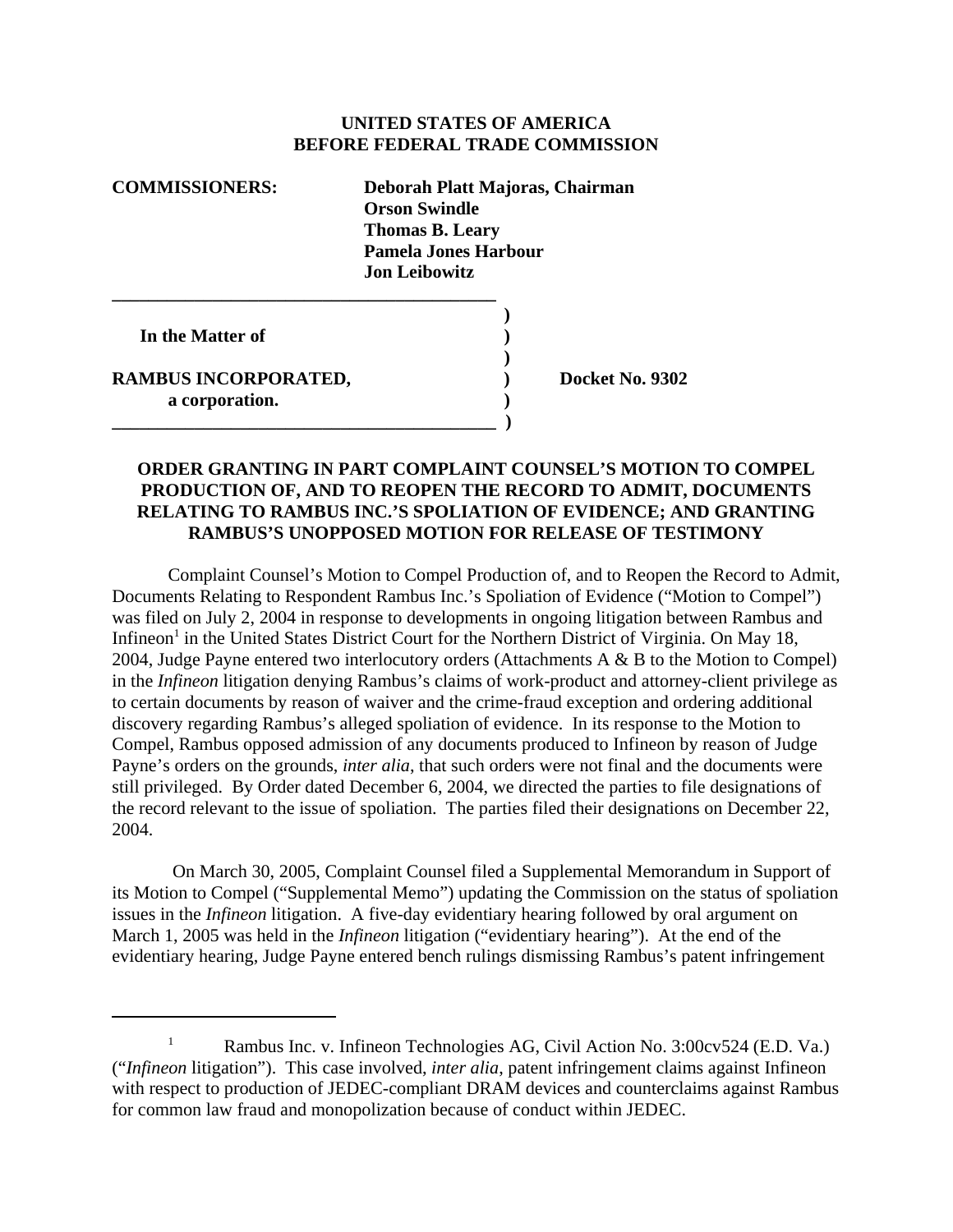claims with prejudice<sup>2</sup> and dismissing Infineon's monopolization claims as moot.<sup>3</sup> On March 21, 2005, all parties to the *Infineon* litigation entered into and filed a Stipulation of Dismissal with Prejudice regarding "all claims and counterclaims alleged by either Rambus or Infineon in this action at any time (including any claims and counterclaims previously dismissed either voluntarily or involuntarily)." Stipulation at 1.<sup>4</sup> That Stipulation appears to terminate the *Infineon* litigation for all purposes.

In light of these developments, the Supplemental Memo asks the Commission to "compel Rambus to produce the remaining Spoliation Documents, and reopen the record in this case to admit all Spoliation Documents used by Rambus or Infineon in open court and now in the possession of Complaint Counsel (including those documents attached [to the Supplemental Memo]), as well as all additional Spoliation Documents yet to be produced by Rambus." Supplemental Memo at 26. Rambus has neither filed nor sought leave to file a response to the Supplemental Memo.

Reopening the record to admit supplemental evidence at this stage of the proceeding should only be done in compelling circumstances. Use of the Commission's power under 16 C.F.R. § 3.54(a) to reopen the record to admit supplemental evidence after oral argument should only be countenanced where (1) the party offering the evidence has acted with due diligence; (2) the supplemental evidence is relevant, probative and non-cumulative; and (3) the supplemental evidence can be admitted without undue prejudice to the other party. *Chrysler Corp. v. Federal Trade Commission*, 561 F.2d 357, 362-63 (D.C. Cir. 1977); *Brake Guard Products, Inc.*, 125 F.T.C. 138, 248, n.38 (1998). The application of this standard to the instant motion weighs strongly in favor of reopening this record to admit evidence from the record of the evidentiary hearing.

*Infineon*, Transcript of March 1, 2005 at 1138-39 (Attachment 1 to the Supplemental Memo).

<sup>3</sup> *Id*. at 1145.

<sup>4</sup> A filed copy of the Stipulation of Dismissal with Prejudice may be found at http://investor.rambus.com/downloads/2005-03-21%20Stipulation%20of%20Dismissal%20With% 20Prejudice.pdf.

<sup>&</sup>lt;sup>2</sup> At the conclusion of the March 1, 2005 arguments, Judge Payne ruled as follows:

I conclude, on the basis of the record and the law, that Infineon has proved, by clear and convincing evidence, that Rambus is guilty of and liable for unclean hands that bar its access to this court. And I have concluded that [Infineon] has proved, by clear and convincing evidence, a spoliation that warrants dismissal of this action as the only appropriate sanction after having – of the patent infringement case after having considered the alternatives. An opinion will issue in due course with findings of facts and conclusions of law. . . .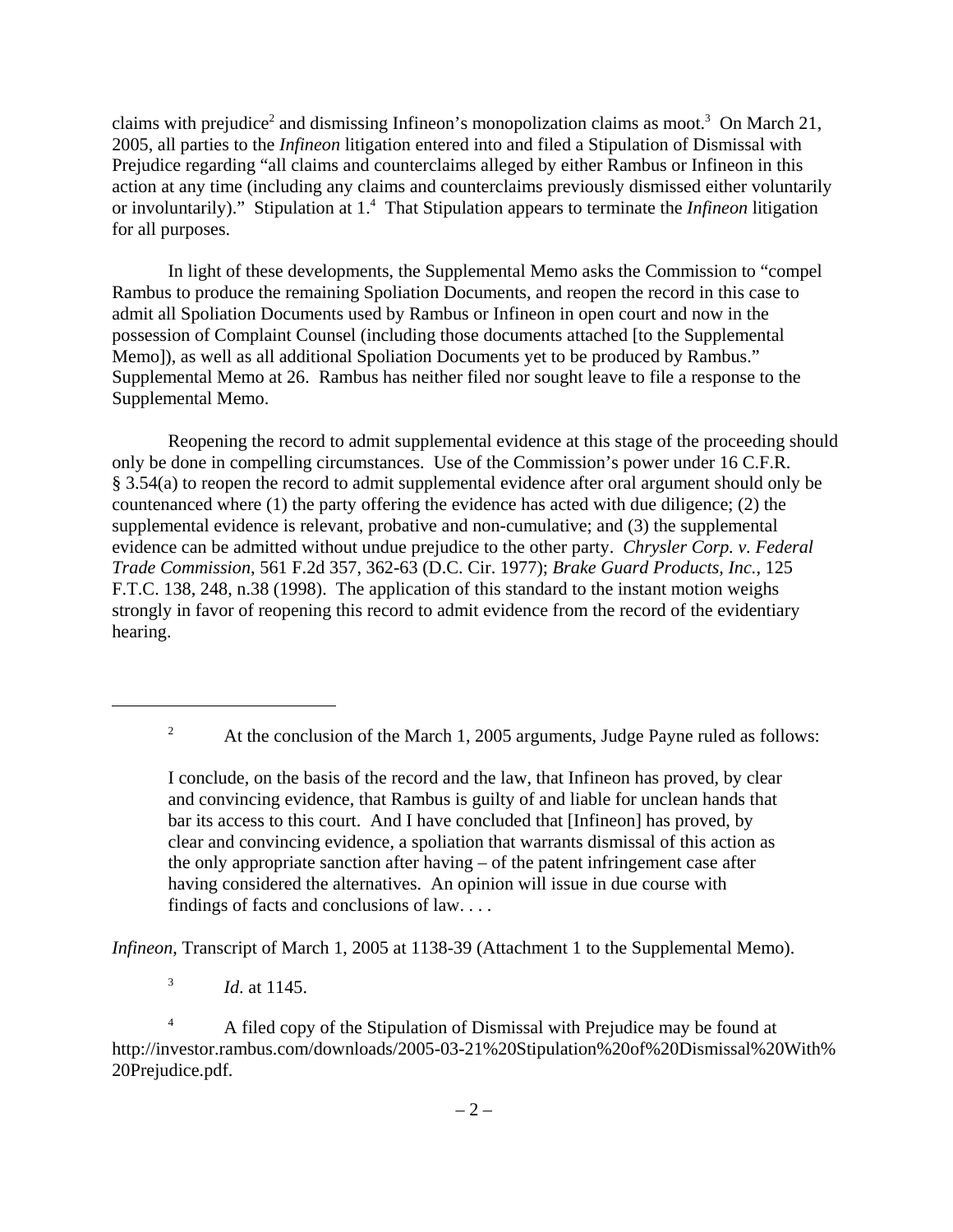Materials supporting the Motion to Compel raise potentially disturbing issues regarding the adequacy, completeness and reliability of the record in this matter. *Compare* Initial Decision at 244 ("[T]here is no indication that any documents, relevant and material to the disposition of the issues in this case, were destroyed.") *with Infineon* Order of May 18, 2004 at 18 (Attch. B to Motion to Compel) ("Those [privileged] documents contradict the assertions made by Rambus in the FTC proceeding and here that its document retention program was conceived, adopted, and implemented for benign and legitimate purposes."). We must, therefore, take measures to insure the integrity of this proceeding.

The two issues that could weigh against reopening the record, privilege and prejudice, do not appear likely to be significant issues here. The materials that will be admitted to the record by this Order were all produced in open court during the evidentiary hearing. Counsel for Rambus participated fully in both the taking of the discovery preceding that hearing and in the hearing itself. Rambus had a complete opportunity to marshal and present its own evidence during the evidentiary hearing. Finally, the Stipulation of Dismissal filed on March 21, 2005 eliminates any possible appeals of Judge Payne's spoliation orders. In light of these facts, there does not appear to be any credible argument either that the record presented during the evidentiary hearing contains privileged materials or that the use of that record, as permitted by this Order, will be unduly prejudicial to Rambus.<sup>5</sup>

Complaint Counsel's pursuit of spoliation in this matter has been diligent. Much of the evidence at issue in this Motion either did not exist when the record closed in this matter or was denied to Complaint Counsel by claims of privilege that no longer apply. The materials supporting this Motion show that the evidence that will be added to the record is both probative and relevant to issues in this matter. In addition to being relevant to spoliation of evidence, the evidence that will be added to this record includes, for example, evidence indicating from which Rambus patent files materials were removed (DTX 5376, Attch. 14 to Supplemental Memo) and evidence that Rambus destroyed records of its participation within JEDEC in anticipation of litigation (DTX 4068, Attch. 11 to Supplemental Memo). Further, because some of these materials likely contradict evidence and positions taken in this matter previously, any claim that these materials will be cumulative does not appear likely to possess substantial merit. The Commission hereby expressly finds that good cause exists to grant in part Complaint Counsel's Motion to Compel. Accordingly,

**IT IS ORDERED THAT**, insofar as Complaint Counsel's Motion to Compel requests reopening this record to admit the record of the evidentiary hearing, such Motion shall be, and it hereby is, **GRANTED**; insofar as Complaint Counsel's Motion to Compel requests an order

<sup>&</sup>lt;sup>5</sup> The motion papers did not provide the Commission with any guidance regarding the nature of the additional information Complaint Counsel was seeking to add to the record of this matter when they used the phrase "all additional Spoliation Documents" in their request for an order. Supplemental Memo at 26. The Commission is not in a position to assess any issues of privilege or other problems that might arise if such additional documents were included in this Order. Thus, this Motion must be denied in part.